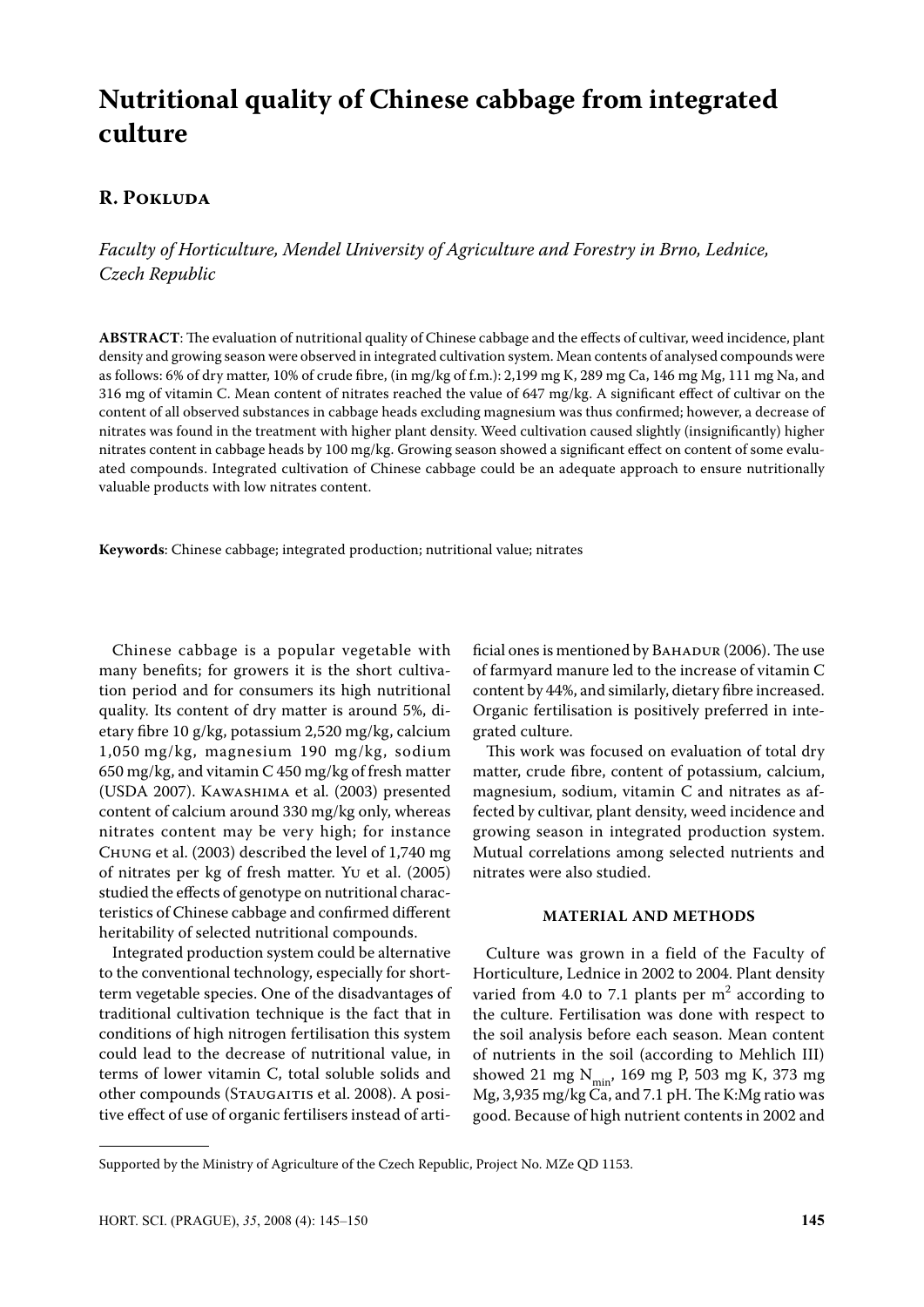Table 1. Basic technological data

| Culture            | Autumn 2002              | Spring 2003        | Autumn 2003              | Spring 2004           |  |
|--------------------|--------------------------|--------------------|--------------------------|-----------------------|--|
| Cultivar           | Nozaki, Parkin           | Bilko, Optiko      | Nozaki, Parkin           | Bilko, Optiko         |  |
| Plant distance (m) | $0.50 \times 0.35$       | $0.40 \times 0.35$ | $0.50 \times 0.35$       | $0.40 \times 0.35$    |  |
|                    | $0.50 \times 0.50$       | $0.50 \times 0.35$ | $0.50 \times 0.50$       | $0.50 \times 0.35$    |  |
| Planting           | $18th$ August            | $17th$ April       | $20th$ August            | $21st$ April          |  |
| Harvest            | 29 <sup>th</sup> October | $12th$ June        | 7 <sup>th</sup> November | 19 <sup>th</sup> June |  |

2003 no fertilisation was done. Ammonium sulphate (40 kg per ha) was applied only before spring 2004. The uptake of Chinese cabbage for yield of 40 t per ha was considered in fertilisation. Previous culture was annual flowers.

Single trial plot represented 10  $m^2$  of net growing area. All treatments were organised in 3 randomly designed repetitions. All cultures were covered after planting by white non-woven textile  $(17 \text{ g per } 1 \text{ m}^2)$ as a protection measure against pests. Cover was removed after 3–4 weeks.

Tested treatments were: cultivar, plant density, weed regulation (hoeing 1 time per crop), and effect of growing season. Details are presented in Table 1.

Samples for analysis were prepared from 5 typically developed and sized heads of each cultivar. Crude fibre analysis was made according to the Kürschner-Scharrer's method. Content of mineral elements was analysed by capillary isotachophoresis in Ionosep (Recman, CZ). Vitamin C content was analysed by HPLC in C18 column Tessek (Ecom, CZ) and nitrates were analysed by Ion-selective electrodes (Crytur, CZ).

Statistical analysis was computed in the Unistat software (Unistat, USA) with the analysis of variance (Tukey test) and Pearson correlation analysis, all at 95% probability.

#### **RESULTS AND DISCUSSION**

Mean results are displayed in Table 2. Mean dry matter content was 6.4%, which is a higher level

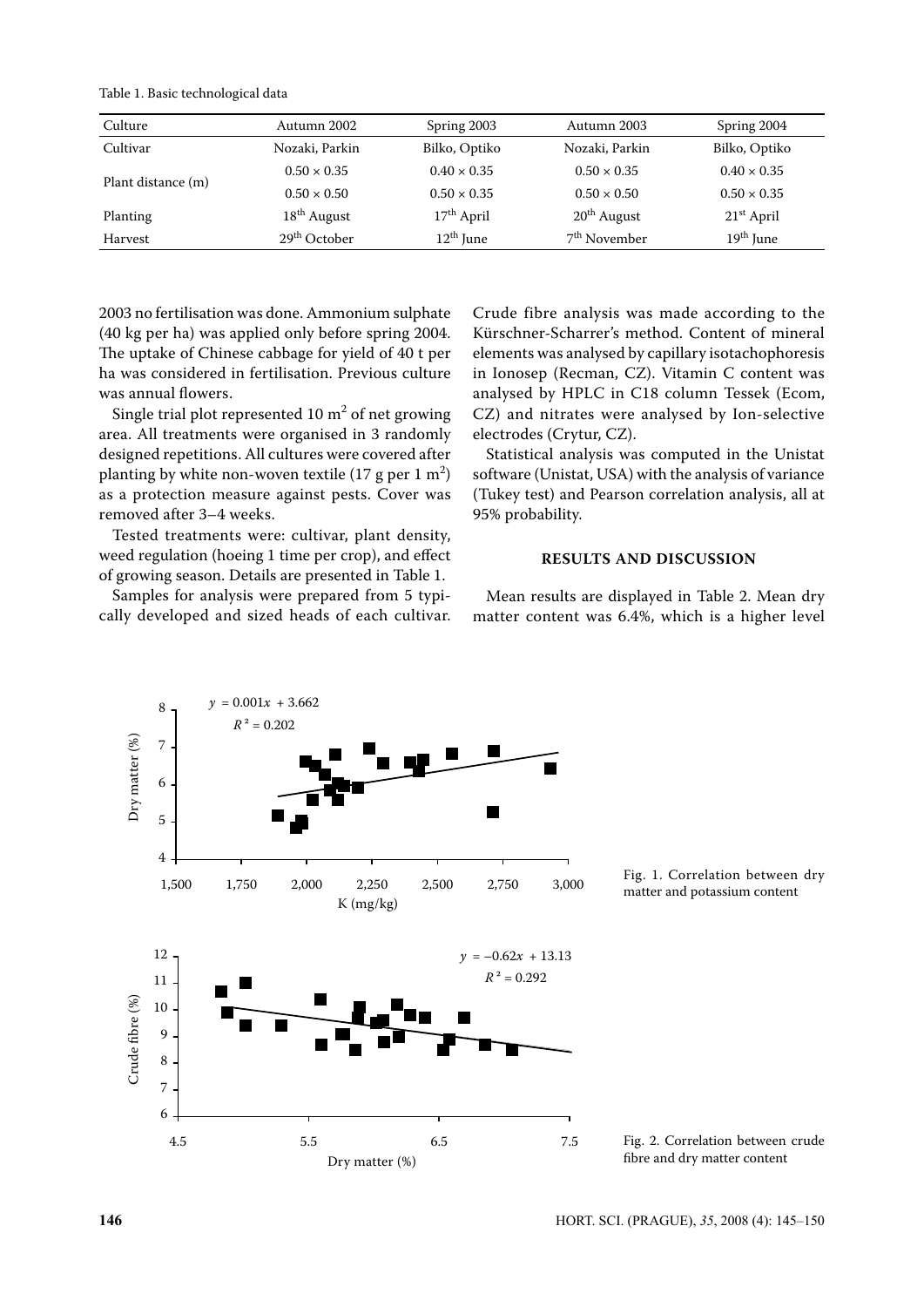| Cultivar                |            | Dry matter Crude fibre | ${\bf K}$ | Na     | Ca           | Mg       | Vitamin C | $NO_3^-$     |
|-------------------------|------------|------------------------|-----------|--------|--------------|----------|-----------|--------------|
|                         | (%)        |                        | (mg/kg)   |        |              |          |           |              |
| Bilko                   | 6.2        | 10.3                   | 2,125     | 100    | 219          | 142      | 344       | 455          |
| Nozaki                  | 6.1        | 9.6                    | 2,026     | 138    | 279          | 143      | 302       | 686          |
| Optiko                  | 6.1        | 10.9                   | 2,357     | 93     | 261          | 153      | 288       | 490          |
| Parkin                  | 7.3        | 9.3                    | 2,289     | 114    | 396          | 145      | 331       | 955          |
| Mean                    | 6.0        | 10.0                   | 2,199     | 111    | 289          | 146      | 316       | 647          |
| $p$ value               | 0.003      | 0.0108                 | 0.0109    | 0.0224 | 0.0000       | 0.3886   | 0.0366    | 0.0000       |
| Effect of cultivar      | $\ast\ast$ | $\ast$                 | $\ast$    | $\ast$ | $***$        | $\rm ns$ | $\ast$    | $\star\star$ |
| Culture                 |            |                        |           |        |              |          |           |              |
| Spring                  | 6.1        | 10.6                   | 2,236     | 97     | 239          | 147      | 316       | 473          |
| Autumn                  | 6.7        | 9.5                    | 2,158     | 126    | 337          | 144      | 316       | 821          |
| $p$ value               | 0.0360     | 0.0001                 | 0.4522    | 0.0018 | 0.0014       | 0.6917   | 0.9899    | 0.0000       |
| Effect of culture       | *          | **                     | ns        | $* *$  | $\star\star$ | ns       | $\rm ns$  | $\star\star$ |
| <b>Plant density</b>    |            |                        |           |        |              |          |           |              |
| $0.5 \times 0.35$ m     | 6.6        | 9.8                    | 2,177     | 124    | 314          | 144      | 322       | 705          |
| $0.5 \times 0.5$ m      | 6.6        | 9.5                    | 2,180     | 119    | 330          | 144      | 312       | 813          |
| $0.4 \times 0.35$ m     | 6.0        | 10.6                   | 2,207     | 90     | 234          | 150      | 309       | 488          |
| $p$ value               | 0.3642     | 0.0100                 | 0.8870    | 0.0078 | 0.0274       | 0.7269   | 0.6756    | 0.0038       |
| Effect of plant density | ns         | **                     | ns        | $* *$  | $\ast$       | ns       | ns        | $\star\star$ |
| Hoeing                  |            |                        |           |        |              |          |           |              |
| Without                 | 6.4        | 9.9                    | 2,179     | 118    | 296          | 147      | 314       | 666          |
| With                    | 6.6        | 9.7                    | 2,187     | 115    | 317          | 142      | 319       | 754          |
| $p$ value               | 0.3019     | 0.5083                 | 0.9373    | 0.7525 | 0.4653       | 0.5413   | 0.7309    | 0.2498       |
| Effect of hoeing        | ns         | $\rm ns$               | ns        | ns     | ns           | ns       | ns        | ns           |

Table 2. Mean content of selected compounds in Chinese cabbage

\*\*Highly significant,\* significant, ns – not significant at  $p = 0.05$ 

compared to the literature (USDA 2007). The lowest value showed cv. Nozaki and Optiko (6.1%), the significantly highest value was in cv. Parkin (7.3%). Higher dry matter content was recorded in the autumn cultures (6.7%) than in the spring ones (6.1%) and this difference was significant. The highest plant density resulted in the lowest dry matter content (6.0%), if compared to the 6.6% at looser densities. However, this effect was not confirmed by statistical analysis. The hoeing had no importance for the dry matter content. Correlation analysis showed a significant positive correlation to the potassium content (Fig. 1) in spring cultures ( $r = 0.6$ ,  $p = 0.0363$ ), and a negative correlation to the crude fibre content (Fig. 2) in all seasons (*r* = –0.54, *p* = 0.0382). Results of Yu et al. (2005) showed a positive effect of increasing dry matter content on vitamin C, but in our experiments variable correlations to the vitamin C content were found – positive in spring 2003 (*r* = 0.84, *p* = 0.0003), but negative in spring 2004 ( $r = -0.74$ ,  $p = 0.0074$ ).

Crude fibre content was in the range of 9.3% (cv. Parkin) to 10.9% (cv. Optiko); this was quite a high content among leafy vegetables. Contrary to the dry matter results, spring growing season showed significantly higher crude fibre content (10.6%) to the autumn (9.5%). There is not a clear explanation for the significantly higher crude fibre content in higher plant density (10.6%) compared to the lower plant densities (9.5 to 9.8%). The effect of hoeing was not significant.

Mean potassium content was 2,199 mg/kg and such value fully corresponds to the USDA (2007) data. Cv. Nozaki reached the significantly lowest content of 2,026 mg/kg, while cv. Optiko reached 2,357 mg/kg. Potassium level was not affected by season, plant density and hoeing.

Mean level of calcium was 289 mg/kg. Similar values for calcium were published by Kawashima (2003), while USDA (2007) reported a 3-fold higher content. The lowest value showed cv. Bilko (219 mg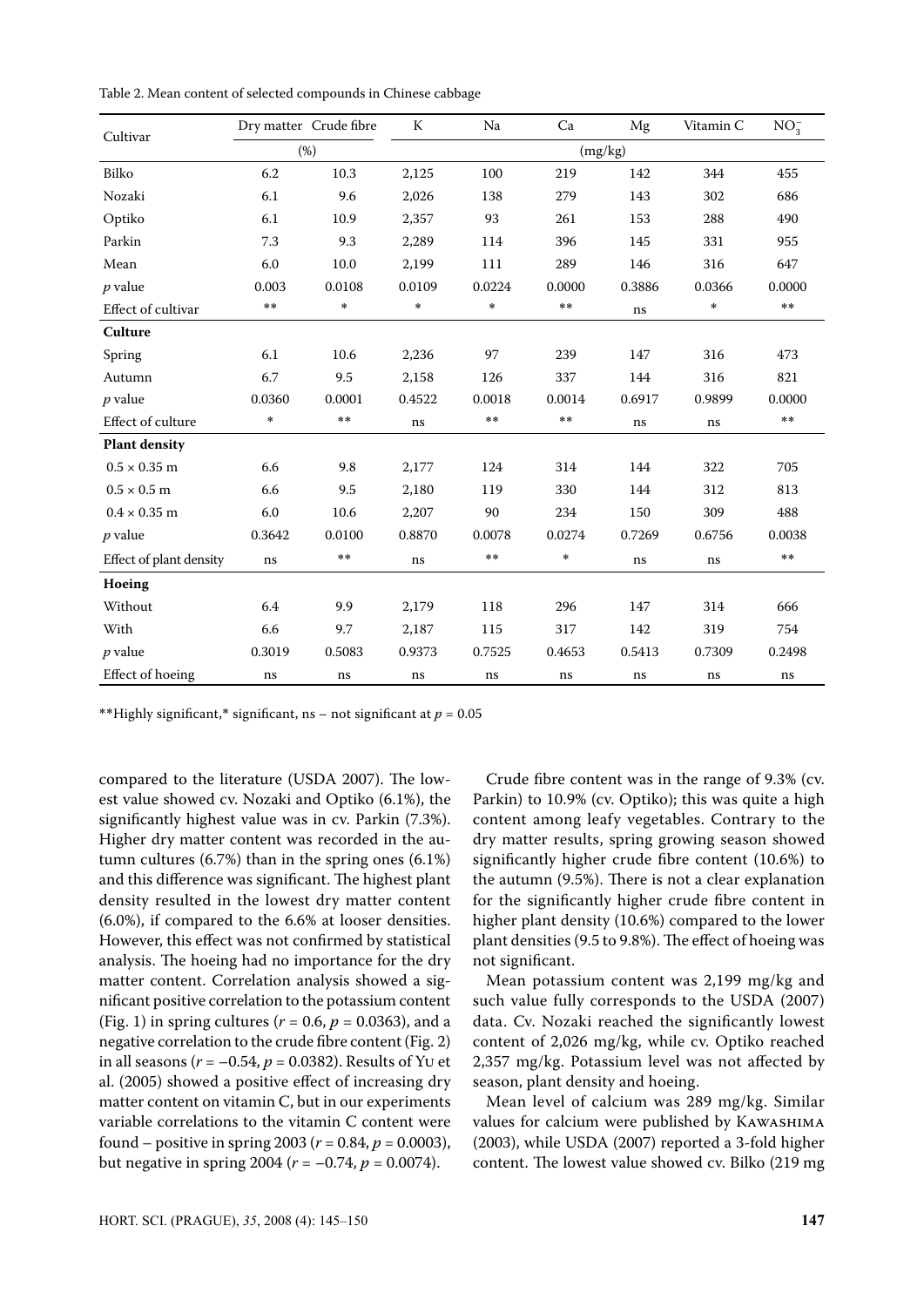

Fig. 3. Correlation between calcium and potassium content

per kg), while cv. Parkin had 396 mg/kg, found as statistically the highest level. Statistically higher calcium content was found in autumn seasons (337 mg/kg), those levels were by 100 mg/kg higher than the spring cultures; it corresponds with significantly lower content of calcium in plant density of 7.1 per  $m<sup>2</sup>$  (234 mg/kg) compared to the content of 314 to 330 mg/kg in plant distance of  $0.5 \times 0.35 - 0.5$  m. The effect of hoeing was not found. A significant correlation between potassium and calcium (Fig. 3) showed the correlation coefficient  $r = 0.77$  ( $p = 0.0079$ ) in autumn 2002, but spring cultures brought such effects as well.

Magnesium content was relatively very similar among cultivars, with the mean value of 146 mg/kg, and similar to the previously reported levels (USDA 2007). No significant effect of cultivar on its content was found. The results of Yu et al. (2005) showed that not all nutrients depend on genotype. There was no significant effect of growing season, plant density and hoeing on magnesium content, either.

Mean content of sodium was only 111 mg/kg, which is rather low compared to the data of USDA (2007). In cv. Optiko there was only 93 mg/kg, compared to the significantly highest content (138 mg/ kg) in cv. Nozaki. Significantly higher content was in the autumn culture (126 mg/kg), as against 97 mg/kg

in spring. The highest plant density showed the significantly lowest sodium content (90 mg/kg). Looser plant distance showed levels higher by 20–24 mg. The effect of hoeing was not confirmed.

Mean vitamin C content was 316 mg/kg. Cultivars Optiko and Bilko showed significant differences according to their lowest and highest levels (288 and 344 mg/kg). However, the highest content was still below the mean of 450 mg/kg reported by USDA (2007). On the other hand, Wang et al. (2007) found vitamin C content of 180 mg/kg only. The importance of heritability and different genotype on vitamin C levels was outlined by Yu (2005). The effect of growing season, plant density and hoeing on vitamin C values was not detected. Similarly, the negative correlation between vitamin C and crude fibre content described by Yu et al. (2005) was not confirmed.

Level of nitrates was 647 mg/kg in mean, cv. Parkin showed the significantly highest content (955 mg/kg). As previously reported (Chung 2003), the higher nitrates content was found in autumn culture (821 mg/kg) compared to the spring (473 mg per kg). This effect was ascertained by statistical analysis. The highest plant density also led to the significantly lowest nitrates content (488 mg/kg), while lower canopy densities resulted in the values



Fig. 4. Correlation between dry matter and nitrates content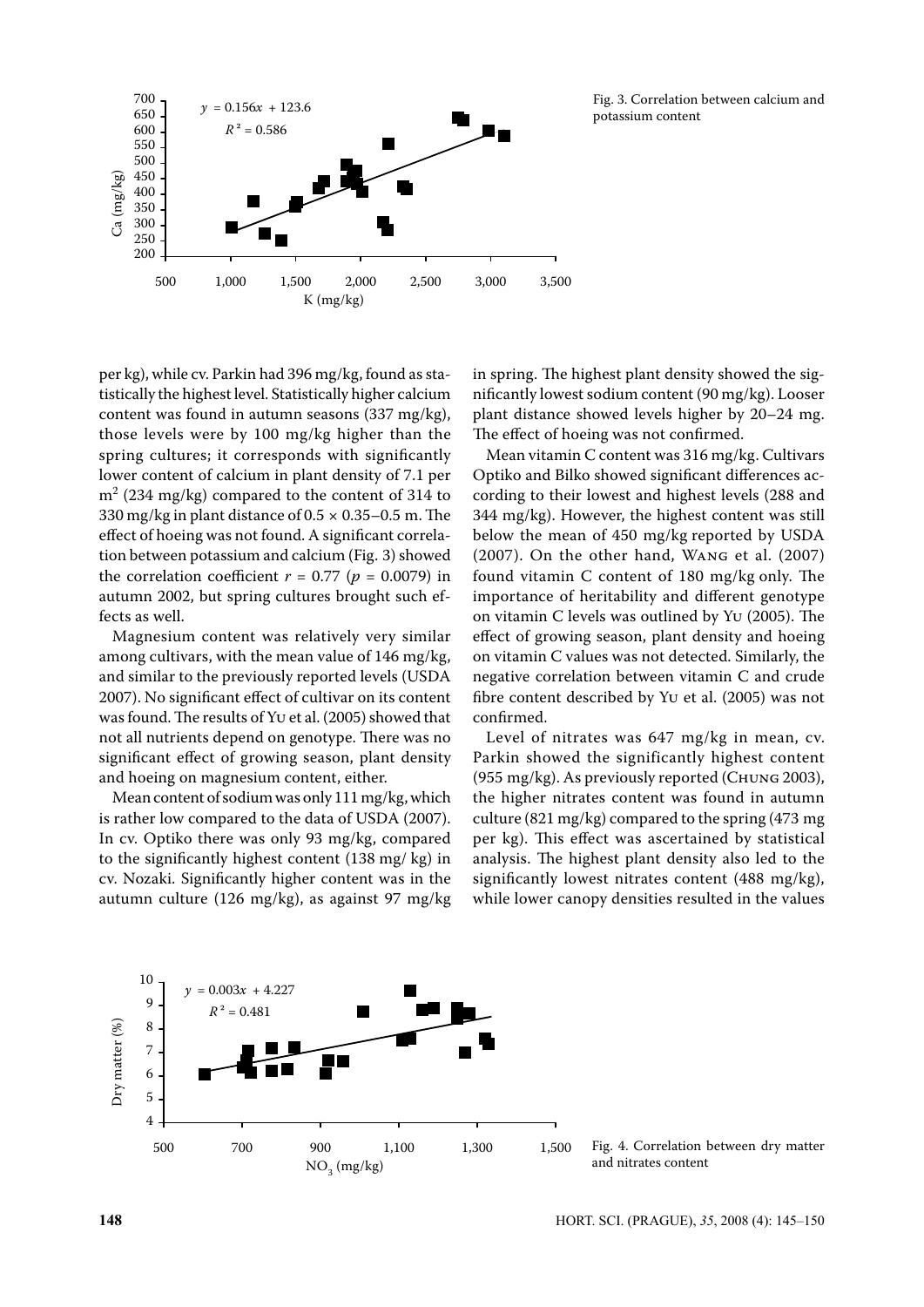from 705 to 813 mg/kg. Hoeing however increased nitrates content in the cabbage heads by nearly 100 mg/kg, this effect was not significant. Correlation between dry matter and nitrates content (Fig. 4) resulted in positive interactions represented by  $r = 0.82$  ( $p = 0.0000$ ).

### **CONCLUSION**

Obtained results showed that cultivar is an important factor influencing nutritional value of Chinese cabbage. With the only exception of magnesium, the contents of all other nutrients were significantly different among observed cultivars. Among the evaluated cultivars cv. Parkin showed the highest content of vitamin C, calcium and dry matter. Effect of genotype on nutritional composition was confirmed. Correlations among selected nutrients or nitrates content were found; still, further studies of this issue are needed. The integrated cultivation system resulted in nutritional quality of Chinese cabbage comparable to the conventional agriculture, which was confirmed by relatively close values of analysed and cited contents of nutrients.

Cultivation period has also impact on the contents of nutrients. It is necessary to assure adequate calcium and potassium fertilisation, which is crucial for appropriate storability of cabbage heads, especially in autumn growing. On the other hand, the importance of plant density was not confirmed in many cases. Hoeing did not influence nutritional quality of Chinese cabbage, either; it resulted as a negative measure in approach of lowering the nitrate content. Oppositely, nitrate content was even (insignificantly) increased by this practice.

On the other hand, moderate appearance of weed can balance nitrate uptake from the soil.

The integrated vegetable production could be a suitable approach for growing nutritionally valuable vegetable, if compared to the traditionally grown culture.

#### **R e f e r e n c e s**

- BAHADUR A., SINGH J., SINGH K.P., UPADHYAY A.K., RAI M., 2006. Effect of organic amendments and biofertilizers on growth, yield and quality attributes of Chinese cabbage (*Brassica pekinensis*). Indian Journal of Agricultural Sciences, *76*: 596–598.
- CHUNG S.Y., KIM J.S., KIM M., HONG M.K., LEE J.O., KIM C.M., SONG I.S., 2003. Survey of nitrate and nitrite contents of vegetables grown in Korea. Food Additives and Contaminants, *20*: 621–628.
- KAWASHIMA L.M., VALENTE SOARES L.M., 2003. Mineral profile of raw and cooked leafy vegetables consumed in Southern Brazil. Journal of Food Composition and Analysis, *16*: 605–611.
- STAUGAITIS G., VIŠKELIS P., VENSKUTONIS P.R., 2008. Optimization of application of nitrogen fertilizers to increase the yield and improve the quality of Chinese cabbage heads. Acta Agriculturae Scandinavica-Section B: Soil and Plant Science, *58*: 176–181.
- USDA U.S., 2008. Department of Agriculture, Agricultural Research Service, 2007. USDA National Nutrient Database for Standard Reference, Release 20. Nutrient Data Laboratory Home Page, http://www.ars.usda.gov/ba/bhnrc/ndl, April 9th 2008.
- WANG D.S., YANG X.J., GONG M.B. et al., 2007. A new Chinese cabbage F1 hybrid Qinmeng No. 8. China Vegetables, *3*: 32–34.
- YU D., HE Q.W., WANG C.H., MOU J.H., LIU C.X., LIU J.B., 2005. Studies on genetic effects of important nutrient quality characters in Chinese cabbage. Acta Horticulturae Sinica, *32*: 244–248.

Received for publication April 22, 2008 Accepted after corrections June 13, 2008

## **Nutriční hodnota pekingského zelí v integrované produkci**

**ABSTRAKT**: Práce sledovala nutriční hodnotu pekingského zelí ve vztahu k odrůdě, výskytu plevelů, pěstebnímu sponu a termínu kultivace při integrovaném systému produkce. Byly dosaženy následující průměrné obsahy analyzovaných složek: 6 % sušiny, 10 % vlákniny, (v mg/kg čerstvé hmoty): 2 199 mg K, 289 mg Ca, 146 mg Mg, 111 mg Na a 316 mg vitaminu C. Průměrný obsah dusičnanů byl 647 mg/kg. Na obsah všech nutričních látek, s výjimkou hořčíku, měl průkazný vliv genotyp odrůdy. Snížení obsahu dusičnanů bylo doloženo u varianty s hustším pěstebním sponem. Okopávka (neprůkazně) zvýšila obsah dusičnanů v hlávkách asi o 100 mg/kg. Pěstební termín prokázal vliv